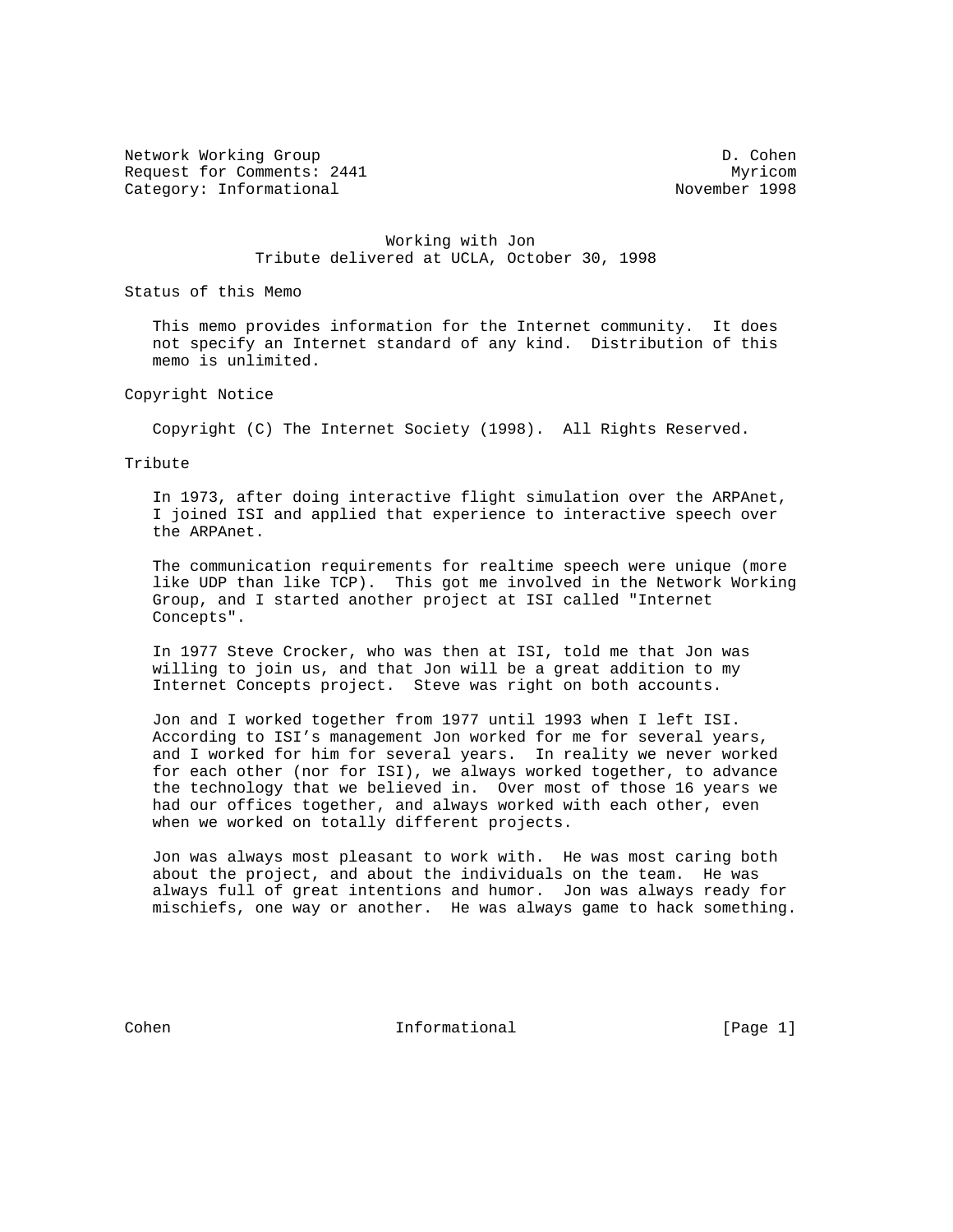When I worked on the MOSIS project, in 1980, users submitted their VLSI designs to us by e-mail. For several defense contractors, getting access to the ARPAnet was too complex. We suggested that they would use a commercial e-mail service, like TELEmail, instead.

 Then we had the problem of getting all the e-mail systems to interoperate, since none of them was willing to interoperate with the others. Jon and I solved this problem during one long night of hacking. This hack later became the mail-tunnel that provided the service known as "InterMail", for passing e-mail between various non-cooperating systems, including systems like MCImail and IEEE's COMPmail.

 I'm sure that Jon was so enthusiastic to work with me on it for two reasons:

- \* Such interoperability among heterogeneous e-mail systems was our religion, with no tolerance for separatism;
- \* We definitely were not supposed to do it.

 Jon hated bureaucracy and silly rules, as Cary Thomas so well described. Too bad that we lived in an environment with so many rules.

 We started Los-Nettos without lawyers and without formal contracts. Handshakes were good enough. At that time several other regional networks started around the country. Most of them were interested in expansion, in glory, and in fortune. Jon was interested only in getting the problem solved.

This was Jon's priority, both at work, and in his life.

 I find it funny to read in the papers that Jon was the director of IANA. Jon was IANA. Much more important, Jon was the corporate memory of the Internet, and also the corporate style and the technical taste of the Internet.

 Jon was an authority without bureaucracy. No silly rules! Jon's authority was not derived from any management structure. It was due to his personality, his dedication, deep understanding, and demanding technical taste and style.

 Jon set the standards for both the Internet standards and for the Internet standardization process. Jon turned the RFCs into a central piece of the standardization process.

Cohen Informational [Page 2]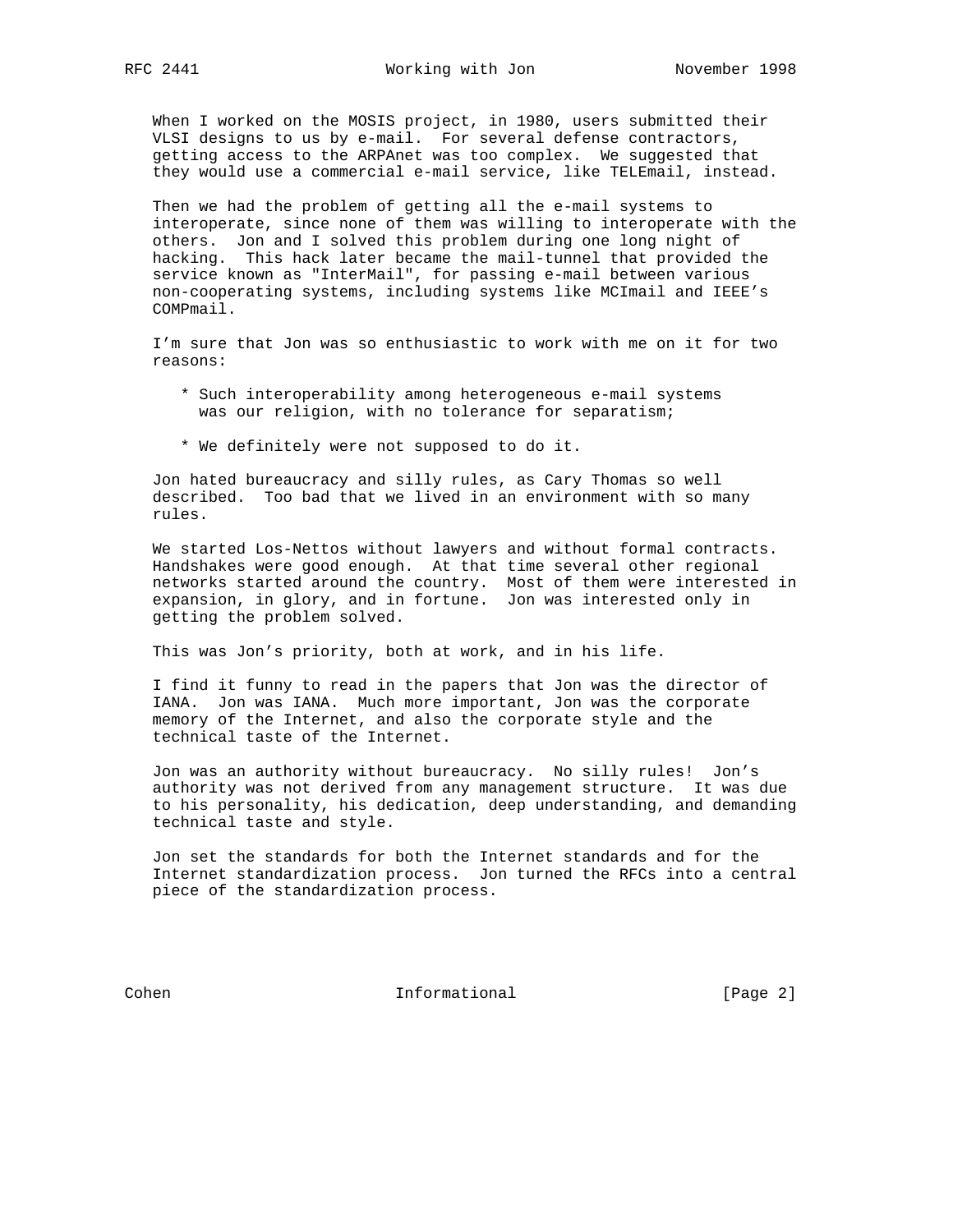One can also read that Jon was the editor of the RFC, and may think that Jon checked only the grammar or the format of the RFCs. Nothing could be further from the truth, not that he did not check it, but in addition, being the corporate memory, Jon had indicated many times to authors that earlier work had treated the same subject, and that their work would be improved by learning about that earlier work.

 For the benefits of those in the audience who are either too young or too old to remember let me recall some recent history:

 The Internet protocols (mainly IP, TCP, UDP, FTP, Telnet, FTP, and even SNMP) were defined and documented in their RFCs. DoD adopted them and announced a date by which all of DoD units would have to use TCP/IP. They even translated RFC791 from Jon's English to proper Militarese.

 However, all the other countries (i.e., their governments and PTTs) in the world joined the ISO wagon, the X.25 based suite of OSI protocols. The US government joined them and defined GOSIP. All the large computer companies (from IBM and DEC down) announced their future plans to join the GOSIP bandwagon. DoD totally capitulated and denounced the "DoD unique protocols" and was seeking ways to forget all about them, spending million of dollars on GOSIP and X.500.

 Against them, on the Internet side, there was a very small group of young Davids. The OSI camp had its prestige, but we had working systems, a large community of devotees, and properly documented protocols that allowed integration of the TCP/IP suite into every UNIX system, such as in every SUN workstation.

 Against the strict laws in Europe, their universities developed an underground of Internet connections. One could get from California to the university in Rome, for example, for example, by going first over the Internet across the US to the east coast, then to the UK, then using some private lines to France, then to CERN in Switzerland, and from there to Rome - while breaking the laws of all those countries with every packet.

 Meanwhile, in the states, Academia, and the research communities, never knew about GOSIP.

 The Internet, against all the conventional wisdom, grew without anyone being in charge, without central control, and without any central planning.

 The war between the ISO and the TCP/IP camps never took place. One camp turned out to be a no show.

Cohen Informational [Page 3]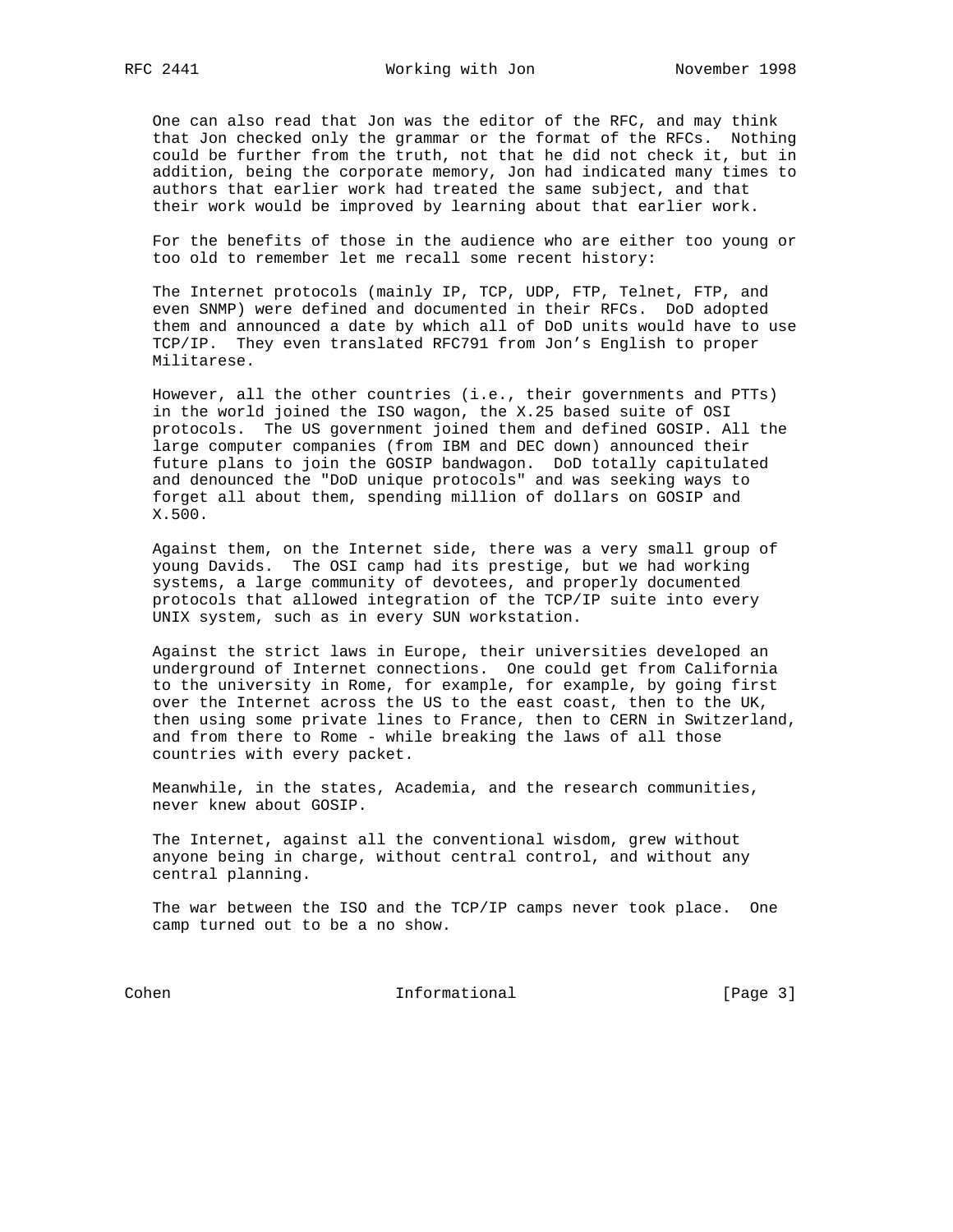What made it all possible was the wise selection of what to standardize and what not to, and the high quality of the standards in a series of living documents.

 Our foundation and infrastructure of standards was the secret weapon that won the war. Jon created it, using the RFC mechanism initiated by Steve Crocker. It was Jon who immediately realized their importance, and the need for someone to act as the curator, and volunteered.

 The lightning speed with which Microsoft joined the Internet was not possible without the quality of the existing standards that were so well documented.

 During the transition from ARPA, through the NSF, to the commercial world there was a point in which the trivial funding required for the smooth operation of editing and distributing the RFCs was in doubt. At that time the prospect of not having funds to run this operation was very real. Finally the problem was solved and the process suffered no interruption.

 What most of the involved agencies and managers did not know is that there was never a danger of any interruption. Jon would have done it even with no external funding. If they did not pay him to do it, he would have paid them to let him do it. For him it was not a job, it was labor of love.

 Jon never joined the PowerPoint generation. Jon always believed that the content was the only thing that matters. Hand written slides were good enough. Color and logos were distractions, a necessary evil in certain occasions, not the style of choice.

 Jon defined quality by counting interesting ideas, not points per inch.

 When fancy formatting creeped into the Internet community, Jon resisted the temptation to allow fancy formats for RFCs. Instead, he insisted on them being in ASCII, easy to e-mail, guaranteed to be readable anywhere in the world. The instant availability and usability of RFCs was much more important to him than how fancy they looked.

 The Internet was not just a job for Jon. It was his hobby and his mission in life.

We will miss Jon, who was for the Internet its corporate memory, its corporate style, and its corporate taste.

Cohen Informational [Page 4]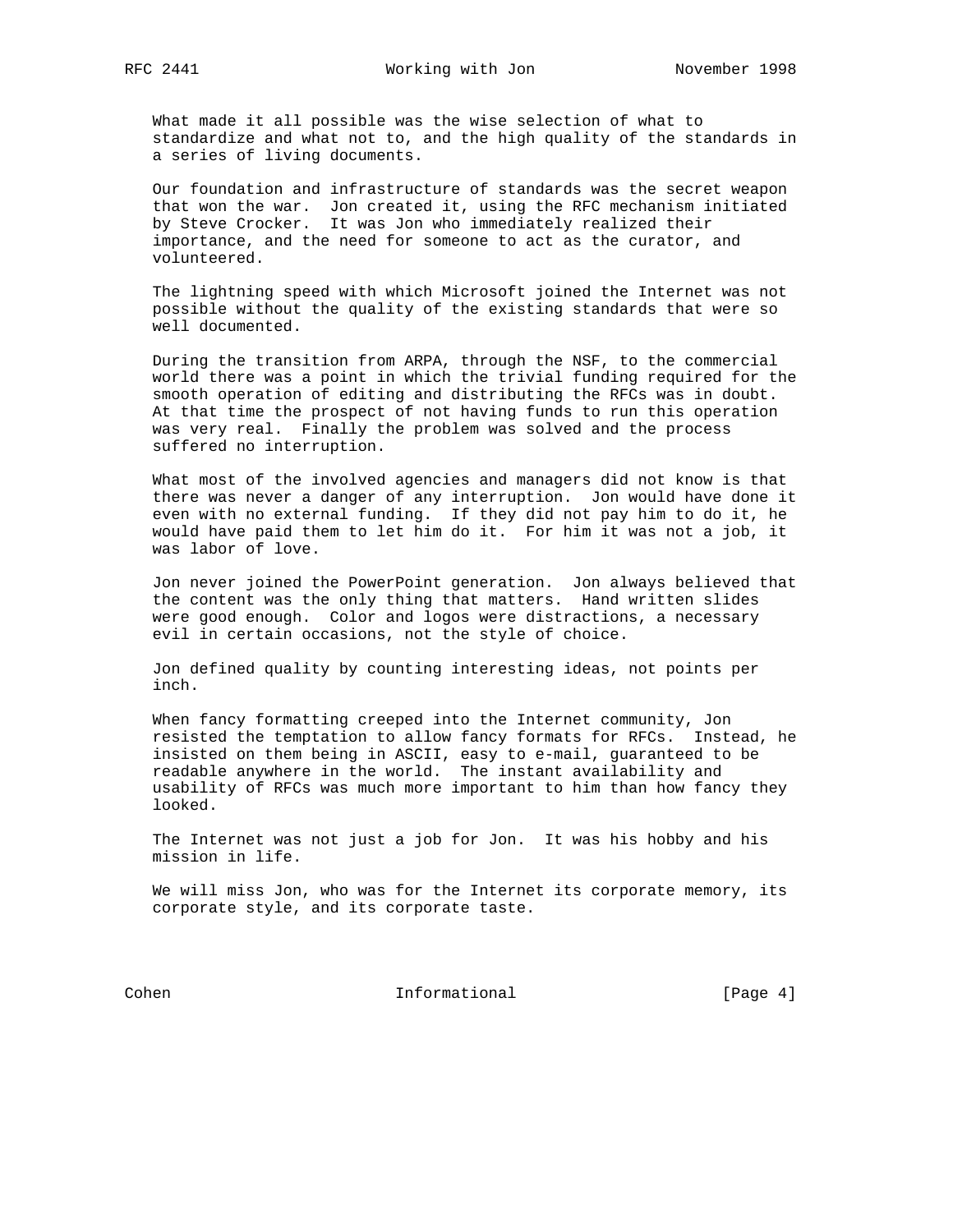I will miss him even more as a colleague and a friend.

In Summary:

- \* Jon was pleasant, fun/funny, and unselfish. He was full of mischief, adventure, humor, and caring. He was devoted to his work, to the Internet, and to the people who worked with him.
- \* It was great working together and having neighboring offices for 16 years.
- \* Jon set the standards for the Internet standards.
- \* Jon was the Internet's corporate memory, the corporate taste, and the corporate style.
- \* Jon was an authority without bureaucracy.
- \* Jon was an Internet Missionary.
- \* Jon was a great friend that I will miss for ever.

Security Considerations

Security issues are not relevant to this Tribute.

Author's Address

 Danny Cohen Myricom

EMail: cohen@myri.com

Cohen **Informational** Informational [Page 5]